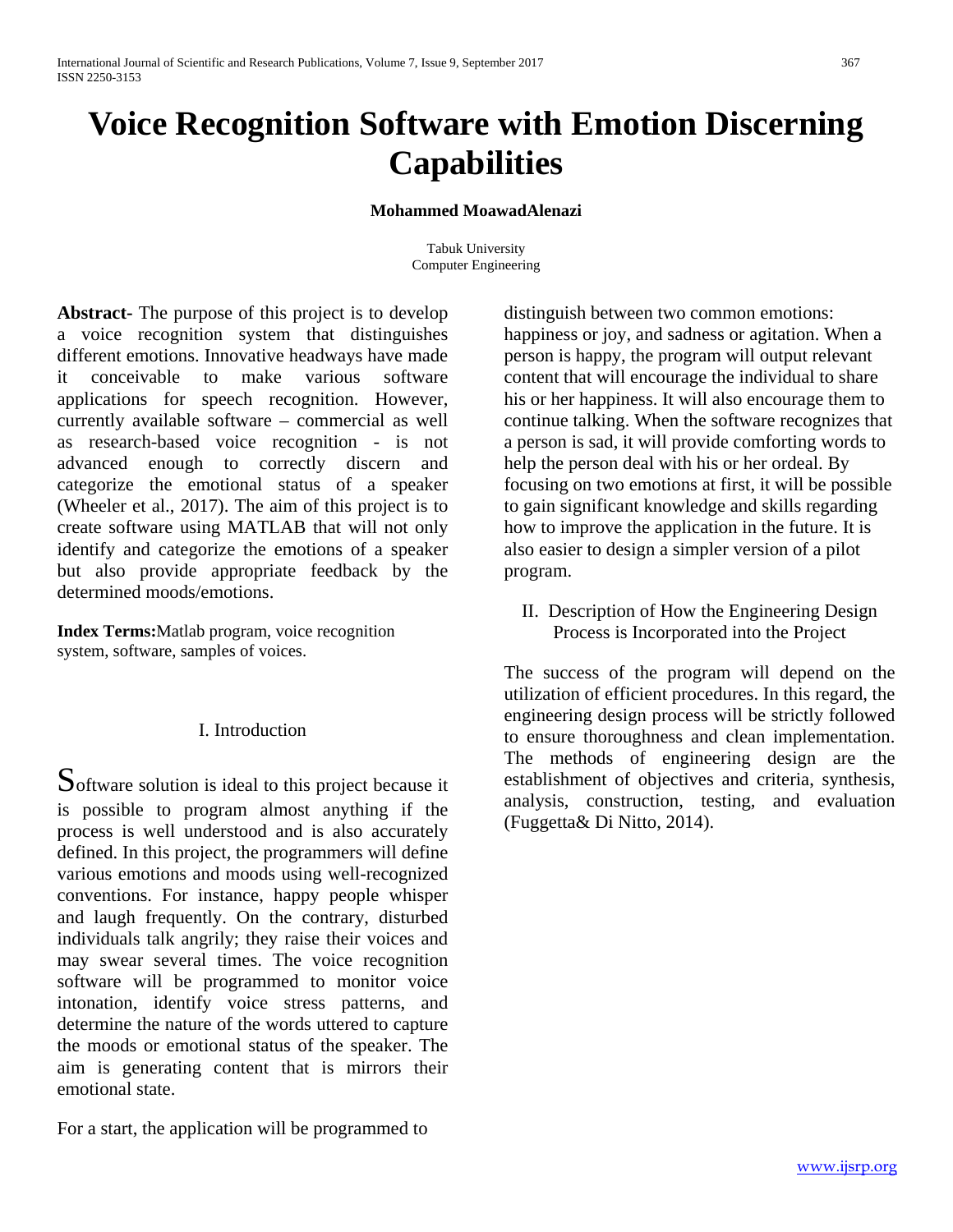

Fig 1: Engineering Design Process As shown in Fig 1, the fundamental elements of engineering design process are

establishment of objectives and criteria (asking what the problem is), synthesis (imagining or brainstorming some solutions), analysis (planning), construction (construction by following the plan), testing (to see if the design works), and evaluation (which includes sharing the success of the project with others).

The primary objective of this project is to create voice recognition software that can discern the emotions of a speaker. After the system successfully classifies the type of emotions the user exhibited, it can authentically engage the user by accessing the internet, and – through speech technology – utter relevant stories whose similarities would either enforce positive emotions or mitigate negative ones. The voice recognition system will possess some characteristics of an intelligent system. This socially aware system is capable of forging some form of semi-natural emotional bonds with the people. The system will most likely find numerous applications in robotics and other areas.

As far as the criteria are concerned, voice-based characteristic such as pitch and frequency will be used to define the mechanism for judging the emotions based on how words are uttered. Visual cognition is another tool that might be employed in

MTALAB. With the computer vision tool box that is available in MTALAB, capturing facial features such as the mouth or eyes orientation is a very effective way of identifying emotions. But essentially, judgments of the emotions of an individual will be based on intonation, and the specific words said. It is expected and assumed that people interacting with the software will follow globally recognized – cross cultures - conventions most of the time. For instance, it is anticipated that a person filled with happiness will talk pleasantly and use kind words. They will also laugh often and be more attentive. On the other hand, a frustrated individual will be expected to swear frequently, or at least use negative words. The software will pick these variations in voice and intonation to determine the moods of a person accurately. The program will also contain learning capabilities so that it can increase its effectiveness over time.

Synthesis is the next step in the engineering design process. It is about looking at the idea and putting it all together to create a product that meets the desired goals. The synthesis may involve an analysis of the feasibility of the product and its appropriateness (Tayal, 2013).

In this project, integration will include considering the viability of adding new feature to current project, and how it can be used shortly to solve global problems. It is always important to ensure that projects are not only doable but also economically viable. Previously, it has been noted that a piece of software that can accurately discern the moods of a person can be integrated into socially aware robots to improve how they relate to humans.

The analysis is the detailed examination of the elements or structure of the new product with the aim of understanding its inner workings and making any necessary improvements. For this project, the analysis will focus on the accuracy of the definition of emotions. Errors in definition will lead to inaccurate interpretations of emotions and moods. Therefore, it is important to be as accurate as possible and to ensure that the working definitions for the program are useful and reliable. In this project. Additionally, psychologists and language experts will be consulted to offer their inputs. Using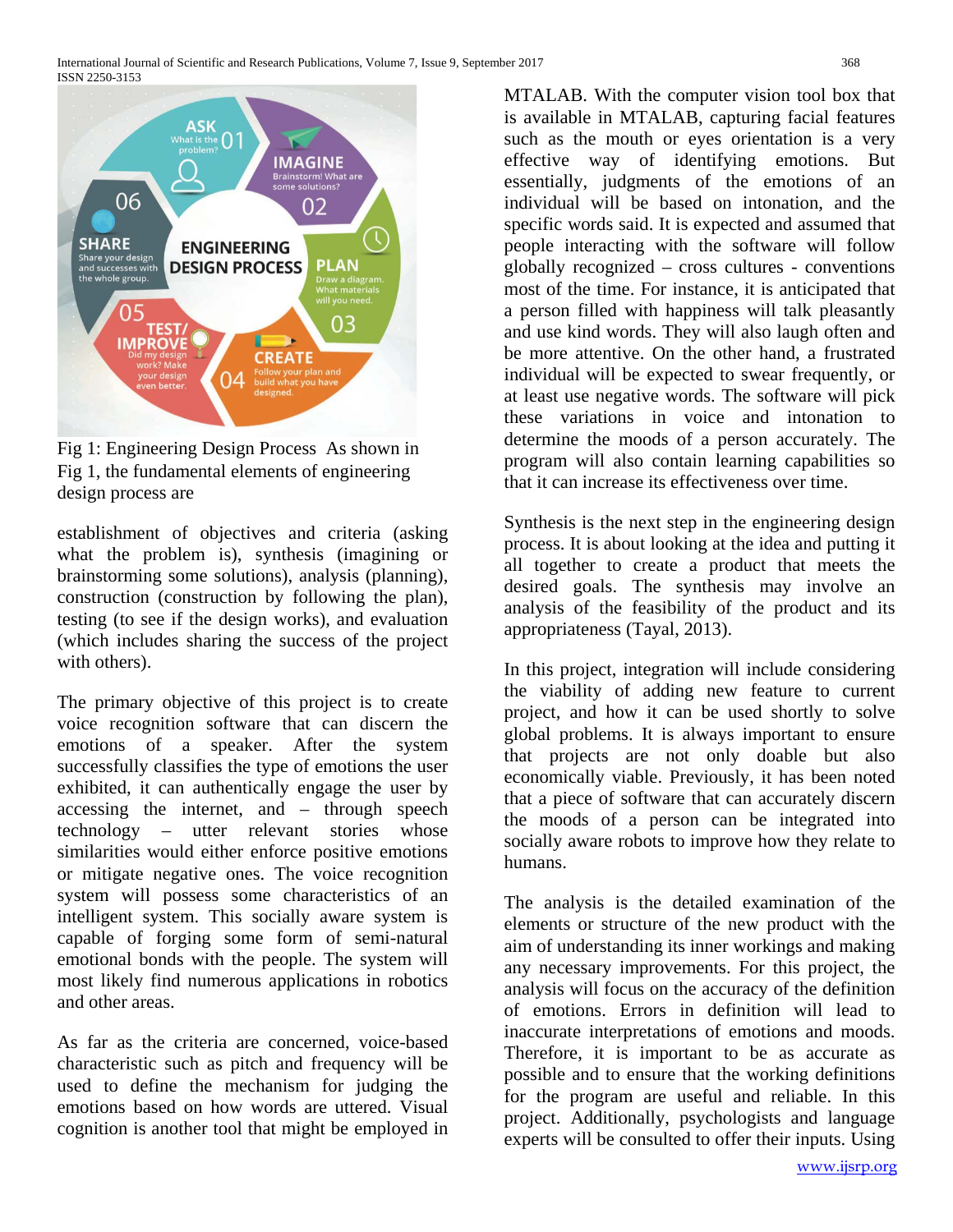the services of cultural and language professionals will increase the effectiveness of the definitions provided, and reduce the likelihood of error.

Construction is the actual method of building the system. In this project, construction will be done using Matrix Laboratory (MATLAB) programming language. Carefulness should be highly maintained during the construction phase to avoid critical errors that can render the system functionless and in inappropriate (Moore, 2014). The use of an appropriate and resilient system can reduce the level of mistakes during construction. MATLAB is the preferred construction method because it is the language of technical computing. Voice recognition is a specialized function that requires a flexible programming language that is optimized for solving technical problems. MATLAB is considered the most dominant and preferred language for expressing computational mathematics in a natural way (Moore, 2014). Other reasons for choosing MATLAB include the fact that it allows engineers to run their analyses on big sets of computational data and easy integration with other programming languages. Finally, MTALAB has powerful built-in tools that save hours of development time, especially during the prototyping phase.

Once construction is complete, testing must be carried out to see whether the new system achieves the previously identified goals. The testing primary function is to determine the resilience of the scheme, and what developers may need to modify to improve the performance. Testing for this voice recognition software will try to determine whether the program can identify emotions and respond accordingly or not. The testing phase is also critical because it is used to determine whether any errors were introduced during coding. The testing team can then immediately fix such errors before the system is deployed.

A system that has been constructed, tested, and found to meet all requirements as outlined in the project proposal must go through an evaluation to allow the builder to make decisions about the nature and appropriateness of the final output. After evaluation, the builders can either embrace or enhance the project through another cycle. For the speech recognition software, the evaluation will

determine its effectiveness and appropriateness.

IV. V-chart for System Design and Verification

The V-chart - or model as used in software engineering - is comparable in some respect to the waterfall model (Chandra, 2016). The V-chart shows the software development process and how different phases are related to each other (Mc Hugh et al., 2013). Fig. 2 represents the V-chart model for the current project.



### Fig 2: V-Chart Model

# V. Summary of How Realistic Design Constraints Are Being Incorporated into the Project

The current project is enormous, and there is considerable hope that it will contribute positively towards the advancement of knowledge especially in speech recognition technologies. However, the economic, environmental, ethical, health, safety, social, political, sustainability, and manufacturability problems also plague the project. The economic challenges are being addressed by seeking sponsorship and reducing wasteful and expensive processes. Environmental issues are being addressed through multiple approaches, including efficient utilization of resources. Proper steps are also being taken to ensure there are no ethical concerns like an infringement of intellectual property or lack of compensation for those who are part of this great process. Health and safety issues are managed by using appropriate inputs and ensuring that outputs are not hazardous.

VI. Description of the Deliverables of the Project and Their Final Status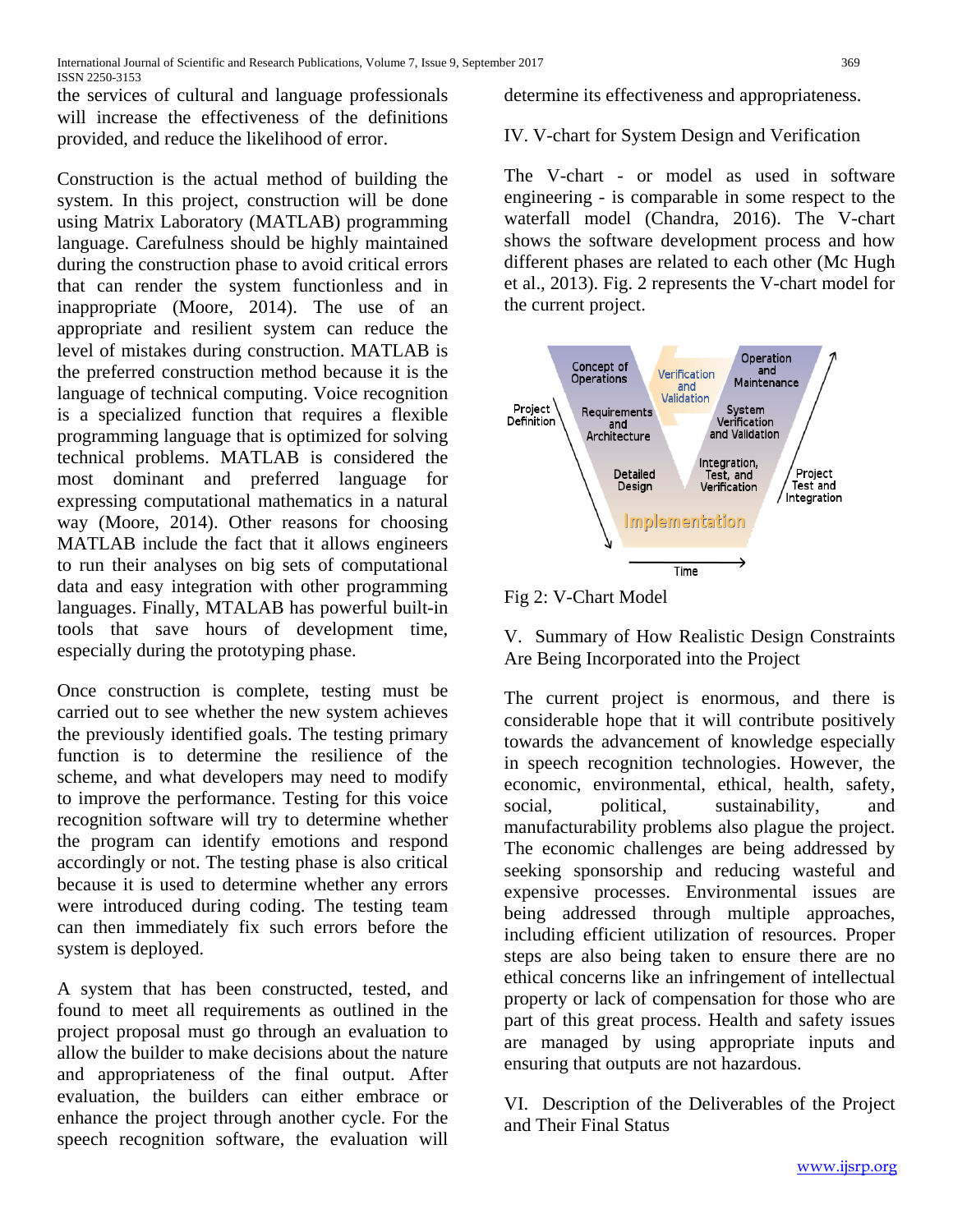The final deliverable for the project is a voice recognition software application that can accurately categorize the mood or emotional state of an individual.

### 1) Product Development

Product development will commence immediately after all the necessary details have been confirmed. It is important to have all details in order before beginning the actual development to ensure a smooth process. A team of software engineers, who are conversant with MATLAB to ensure the achievement of the best outcomes, will develop the product. Effective development of the product will depend on exploratory conceptualization, plans and requirements, requirement baseline, product design, and detailed design. The exploratory conceptualization is to develop a prototype of the voice recognition software. The requirements will include the ability to program and define the key variables of the software. The software will recognize voices and classify them according to moods.

## 2) Testing

Testing of the product will be performed after every significant milestone of the project. Regular testing ensures that errors are detected and removed early. Testing will look at the effectiveness of the product and determine what needs to be done to align the final product with the aims and objectives of the project. Tests for the product will include unit tests, integration and system test, acceptance test, validation and verification, and installation. Unit tests will check every piece of software produced to ensure it meets the project requirement. Integration and system tests will ensure that the software is carefully and appropriately put in the electronic devices. Thereafter, the user acceptance test will aim to ensure aspect is executed according to

plan. Lastly, the user acceptance tests validate the new system and verify it before installation. During the installation process, the engineers will maintain all records of both proper software performance and of any failure encountered. The revision of the system to compensate for errors detected during these tests will follow the similar procedures and

controls as for any other software change.

### VII. Other Considerations

The speech recognition software will be devised in the English language. In other words, the software will only recognize words that are spoken in English. The program will also capture the feelings or moods of the speaker – through voice and visual cognition - and produce consistent output to either encourage the speaker to keep sharing information or comfort the speaker. This new development will become an important component especially in applications such as the socially conscious robots.

### 1) Economic

Economic considerations are important in every project. In the current one, measures will be taken to ensure that there are some economic advantages to it. For instance, it should be easy to manage and use. The product should also be affordable, and the benefits of the project should surpass the cost of development. It should also be easy to distribute and utilize the new software after it is completed. The current plan is practical and makes economic sense because it can be used in robotics and the manufacture of automobiles. Additionally, machine learning capabilities should be incorporated into the project. This will lay the foundation to further develop the product to be utilized many other diverse walks of life such as mental institutions.

### 2) Environmental

The project will bring about real relationship and interactions between human beings and machines. Since creating this voice recognition software involves coding, the project does not pose any direct threat to the environment. In fact, the software will possibly contribute towards preserving and improving the environment; an enhanced version of the software – through machine learning – could detect through their voice the likely hood of involvement in an altercation. By so doing, the software will calm the person and reduce the likelihood of the person destroying the environment due to anger. Or, it could alternatively call a relative to be present in the scene.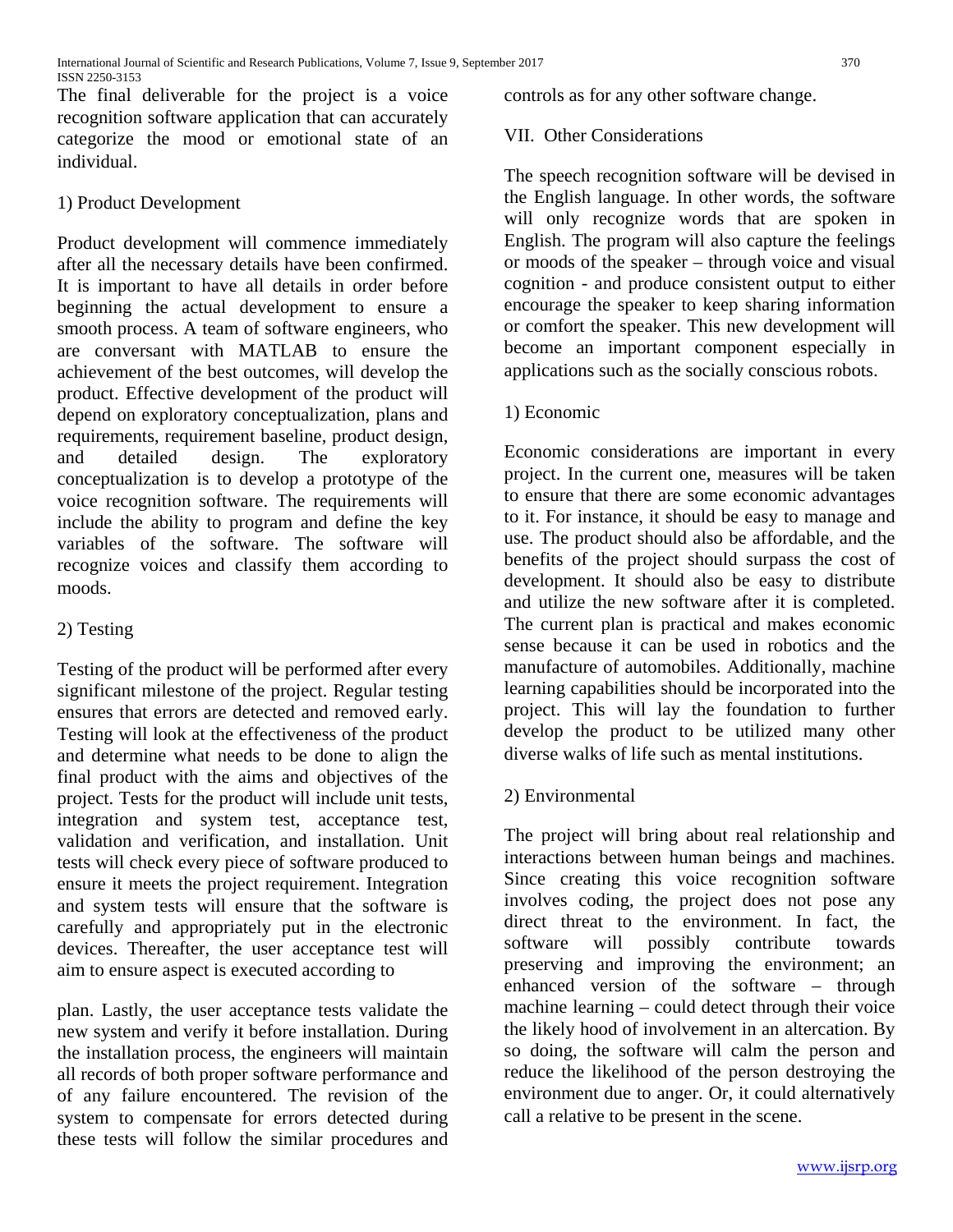The project is also acceptable when ethical considerations are made. Engineers will create the application with the aim of giving people some socially significant feedback. The voice recognition software does not "indulge" in any unethical processes. Instead, it encourages individuals to be more effective and more in-tune with the environment. The engineers will also uphold honesty in their work. Consequently, the final product will be caring, fair, and respectful just as programmed. Engineers will also respect the rights of others in every phase from programming to implementing the software.

## 4) Health and Safety

The product will be created such that it is appropriate and does not have any health or safety issues. The use and disposal of the product will not cause any health problem because it is essentially code. The hardware components required to implement the program will also meet the requirements created by the relevant health and safety protection agencies.

## 5) Manufacturability

To mass produce the software efficiently and economically, a legacy organization will be given the source code and told to implement it in a variety of hardware components. In the initial

stage, a company will be required to create software that is integrated into a simple hand-held gadget that people can talk to. The gadget will have speech recognition and speech output capabilities.

## 6) Political

The project will be created to follow existing regulations to avoid issues that may arise from failure to abide by existing laws. The engineers will look at all relevant legislation and regulations influencing software development and comply with every single requirement.

7) Social

The current software will be used for social purposes. In fact, the speech recognition software will be helpful in guiding individuals on what they need to do depending on their moods and emotions. Social concerns are always related to a broad grouping of people with common traditions, institutions, or corporate activities and interests, and it is always important to respect their values. On a different note, the product can be further developed to promote cross- cultural awareness. Since it will incorporate machine learning algorithms that will increase the product cultural awareness as it is being used.

## 8) Sustainability

The project is also sustainable as it does not utilize any natural resource once completed. It is a simple voice recognition software that will identify a person's emotions immediately when the user talks. This project is sustainable in a way that it does not deplete or permanently damage the use of a resource. Additionally, the product can be utilized in customer service settings. It can give feedback to employees regarding how they fared during interactions with customers. And fee collected from clients can be used to further sustain and develop the product.

### VIII. Conclusion

Field recognition systems exist in the market today but none of them can be said to be effective in the discernment of the moods of the person talking with the aim of providing them with the needed advice. The current project will create voice recognition software with the capability of understanding the moods of the person with the aim of giving appropriate advice. Such voice recognition systems can be used to improve the human-machine interactions in the future and form a strong foundation for other improvements especially with regards to socially aware systems.

### **References**

Chandra, V. (2015).Comparison between various software development

methodologies. *International Journal of Computer*